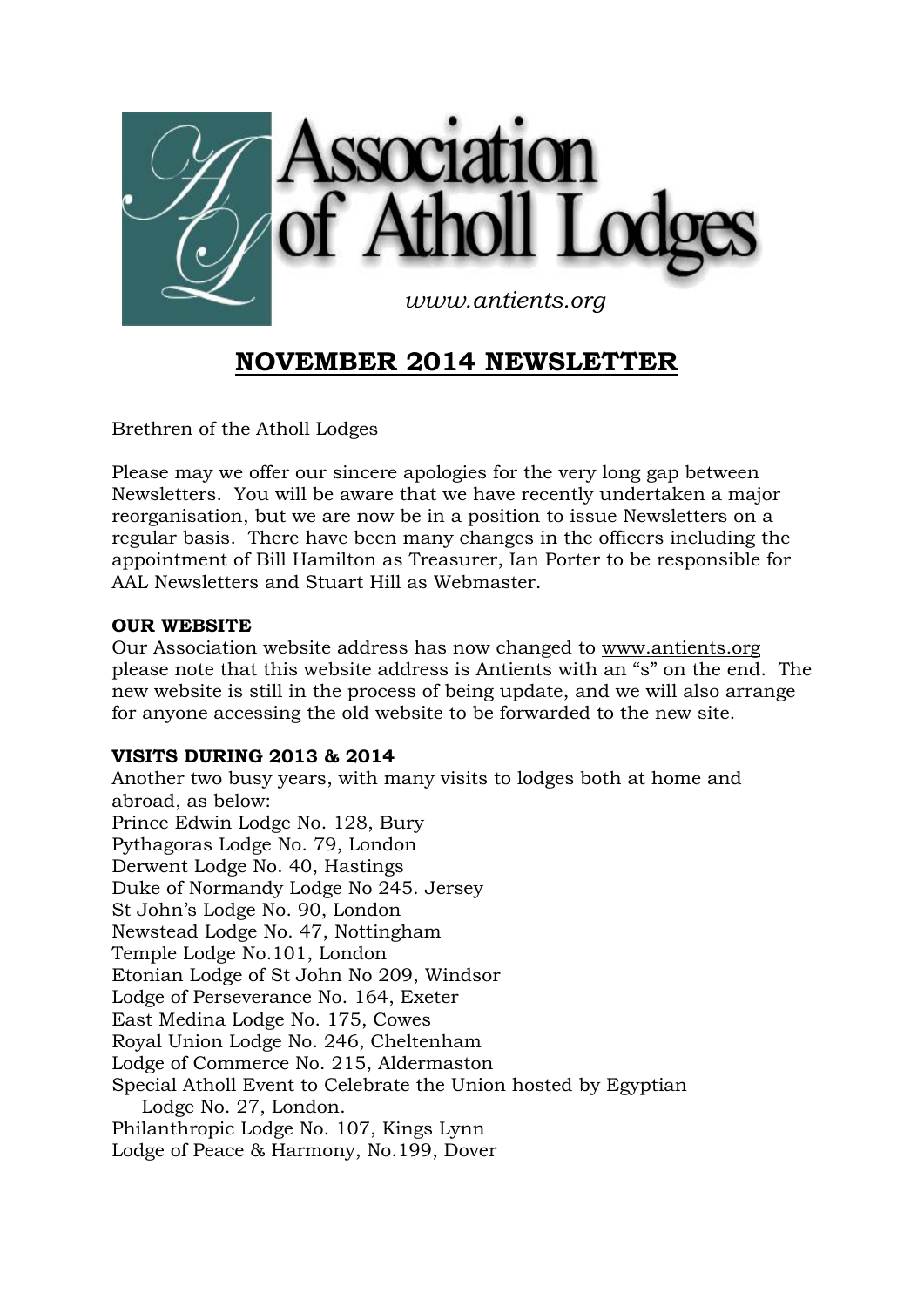Lodge of St John No.115 with members of Inhabitants Lodge No.153 Gibraltar Lodge of Union No.38, Chichester Albany Lodge No. 151. Cowes Knights of Malta Lodge No. 50, Hinckley Lodge No. 27, London Lodge of Hope No.54, Rochdale Lodge of Joppa No.188, London Lodge of Faith No. 141, London Atholl Visit to speak at a Lodge in Randers, Denmark.

This marks the end of the Atholl Bi-Centenary Celebrations, the last Antients Lodge having been formed in 1813, but there will be 3 two hundred and twenty-fifth's next year. Next year will also mark the 25th Anniversary of the Atholl Association, and a Special Event is being planned for March 2015. More details in the next Newsletter.

### **ATHOLL TIES**

Our new stock of Atholl Ties has arrived and can be ordered from Dennis Mahoney on mahoneysky@sky.com. Ties are priced at £13.75 (inc. UK postage & packing). Also available are Atholl lapel pins at £2.50 each (inc. UK postage & packing); and copies of our latest booklet entitled 'Antient Ways - A short History of the Antients Grand Lodge' at £2.50 each (inc. UK postage & packing).

If you are overseas, Dennis will be happy to quote you prices with postage & packing. Please make all cheques payable to "AAL".

## **ANTIENTS GRAND LODGE RECORDS**

Please note that The Library & Museum of Freemasonry in Great Queen Street have now completed the cataloguing of all the Antients Grand Lodge records, this detailed catalogue can be found at:

http://www.freemasonry.london.museum/catalogue.php

#### **ANTIENT TIMES**

- Many Brethren of the Artillery Lodge No.148 meeting in Gibraltar were artillery men, and when the first shots of the Great Siege of Gibraltar were fired in 1779 they were called urgently from a lodge meeting to man their guns: the lodge was not 'Called On' again until 1783!
- At one time some lodges only accepted Master Masons as visitors; this rule was still included in the draft Bylaws sent to Antients Lodge in the early 19th century.
- The 19 year old 4th Duke of Atholl was Initiated, Passed, Raised and Installed Master of a Lodge all on one day in February 1775; and just days later he was made the Antients Grand Master!